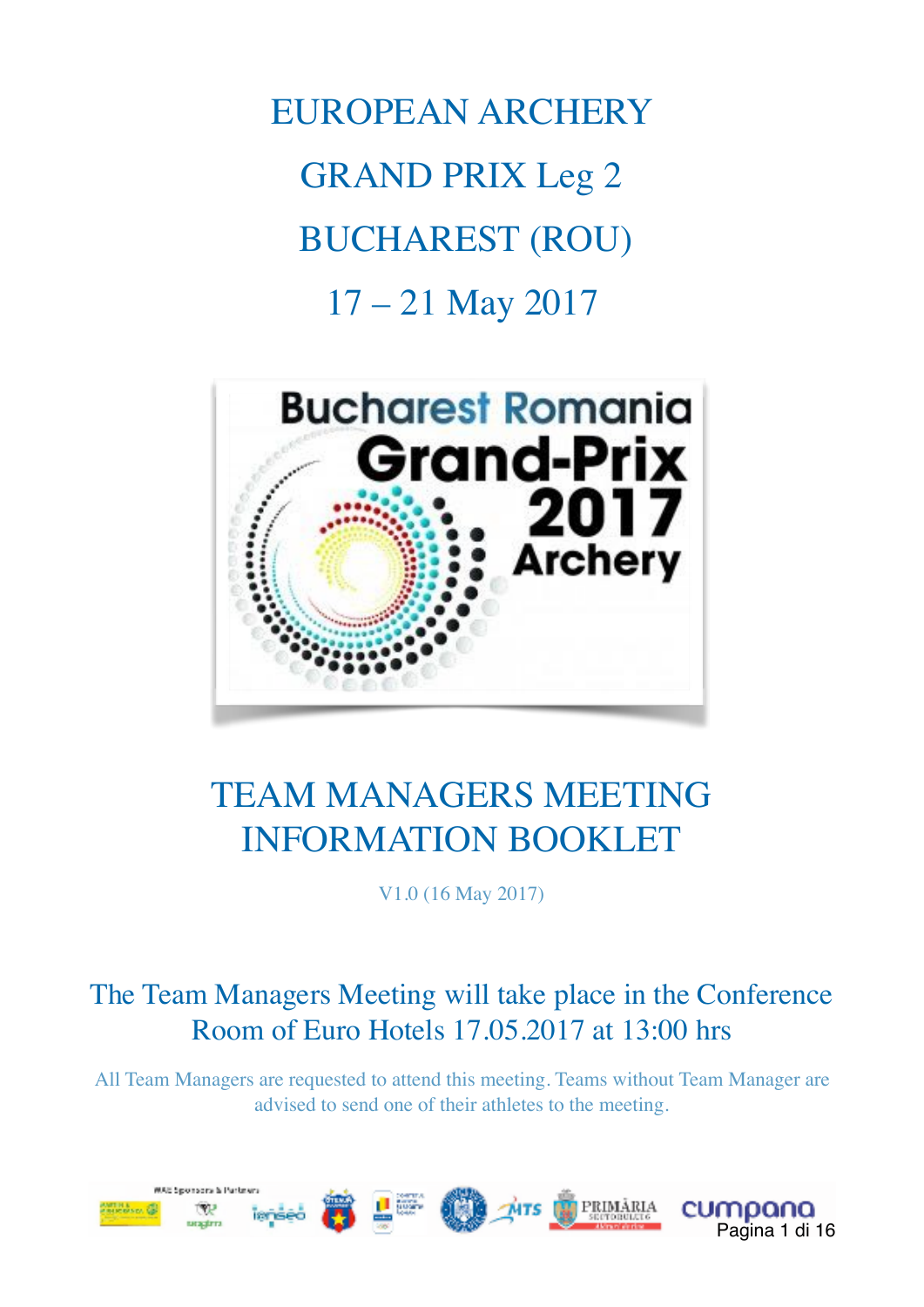Dear Team Managers,

On behalf of the Romanian Archery Federation, I would like to wish you a warm welcome to Bucharest, at the second leg of the European Grand Prix 2017

I wish all the teams good luck and success.

Mr. Ciusca Virgil Mugurel

Chairman of the Organising Committee And President of Archery Romanian Federation



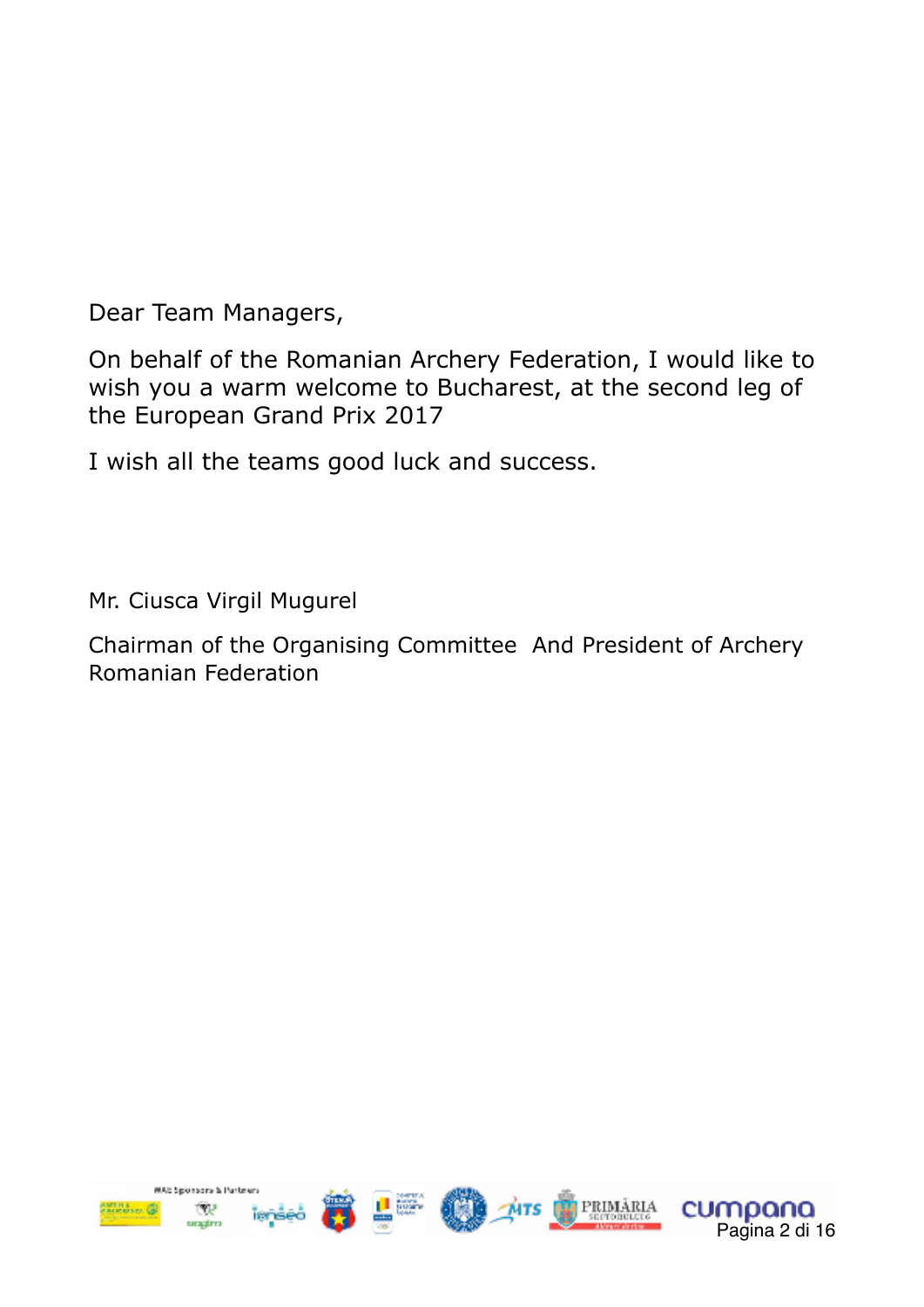## Agenda of the Team Managers meeting

Roll call of all attending nations (TD)

- 1) Opening
- Brought to order by the World Archery Europe Technical Delegate (TD), A. Scarzella
- Introduction of the panel, by World Archery Europe TD, A. Scarzella
- Welcome speech, by Organising Committee, Mr. Ciusca Virgil Mugurel
- 2) Introduction of Officials (ED)
- Organising Committee members, by Mr Mr Mr. Ciusca Virgil Mugurel
- Tournament Judges Commission, by the Chairman of Judges Mr Klaus Lykkebæk
- Director of Shooting, by the Chairman of Judges
- Jury of Appeal, by World Archery Europe TD
- 3) Technical Aspects of Competition (TD + Chairman of Judges)
- 3.1. Number of participants per class
- 3.2. Competition Programme
- 3.3. Practice-training
- 3.4. Equipment Inspection
- 3.5. Qualification Round & scoring information
- 3.6. Appeal Procedure (Form attached)
- 4) Technical Matters (ED + Chairman of Judges)
- 4.1. Timing Control system
- 4.2. Results system



Pagina 3 di 16

cumpana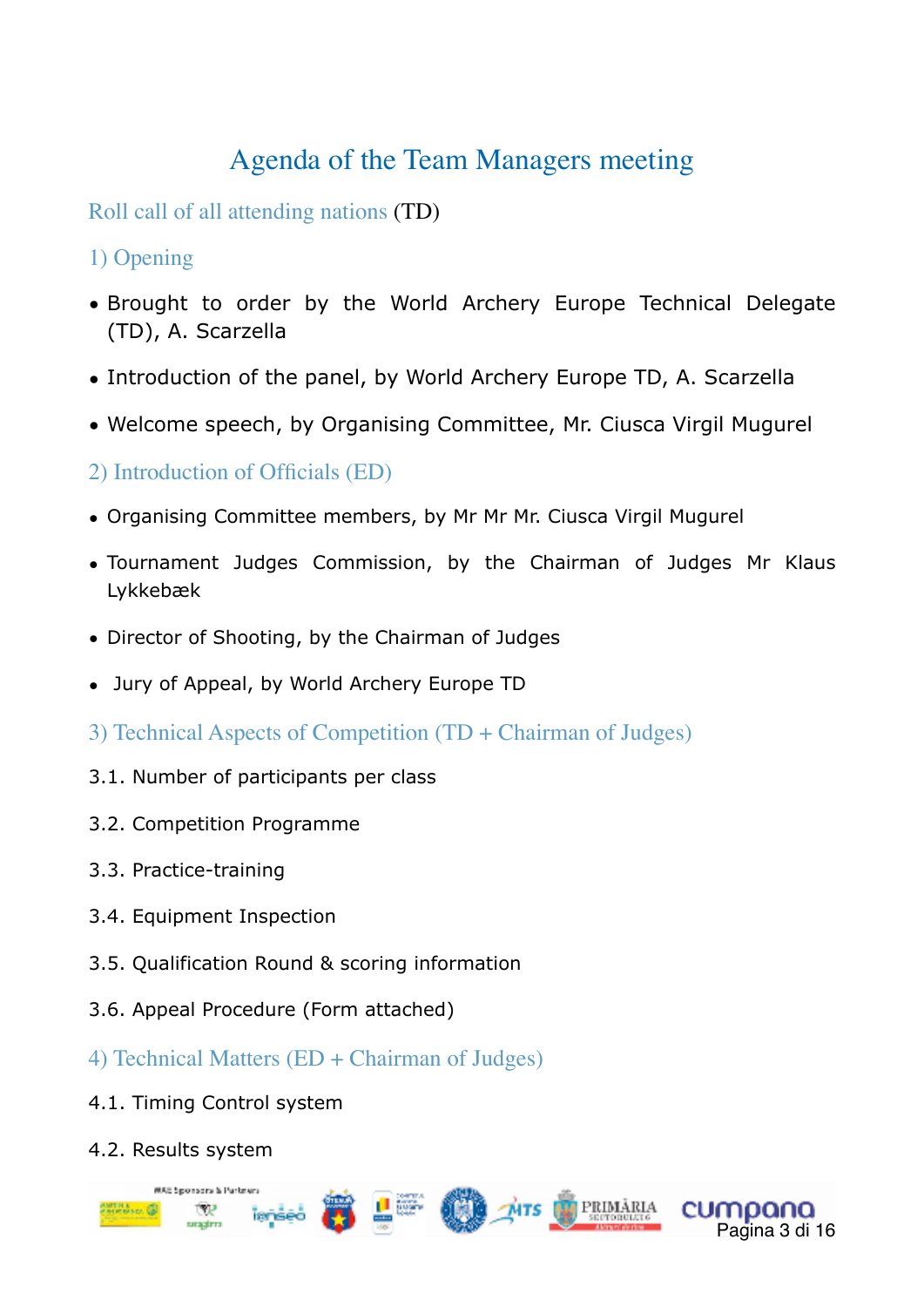- 4.3. Rules that apply in this event.
- 5) Logistical Matters Aspects (OC)
- 5.1. Transportation: Venue, Airport etc.
- 5.2. Meals, during practice, Qualification rounds, finals...
- 6) Protocol and ceremonies (OC)
- 6.1. Medal Ceremonies, Mixed Zones, TV and Press
- 7) Medical Related issues (Medical representative)
- 8) Clean Sport (Medical representative)
- 8.1. Doping control 8.2. Alcohol test
- 9) Other matters of Importance
- 10) Questions from Team Managers
- 11) Closure (ED)

## IMPORTANT TELEPHONE NUMBERS

Organizing Commettee Chairman

Mr. Ciusca Virgil Mugurel

Tecnica Delegate

Mr. Ardingo Scarzella +39 334 7836370

Hotel and Accommodation

Ioana Trufin +40 748 889 074

PRIMÂRIA

Pagina 4 di 16

cumpana

Transport Manager

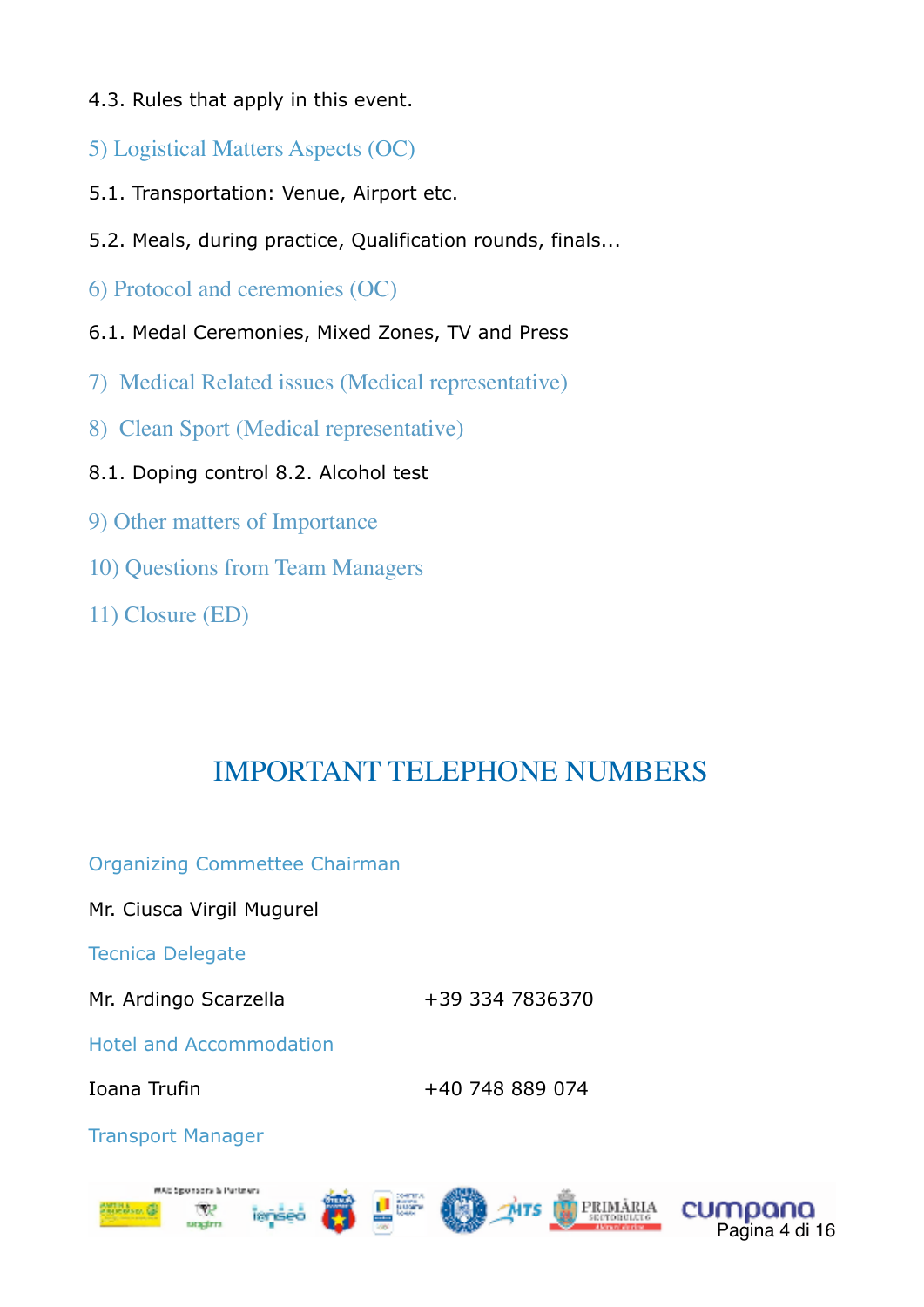Helena Gheorghita +40 740 639 874

WAE Results & Technology Team:

Mr. Marco Carpignano

World Archery Europe Communication:

Mr. Gabriele Giovine

## Tournament Judge Commission

| LYKKEBÆK Klaus            | Chairman of Judges |
|---------------------------|--------------------|
| <b>YLIPELKONEN Niko</b>   | D. o. S.           |
| <b>TIFLIDOU Christina</b> | Deputy             |
| <b>ALEXANDRESCU Cezar</b> | National Judge     |
| <b>ENACHE Ovidiu</b>      | National Judge     |
| <b>FRAI Constantin</b>    | National Judge     |
| <b>IEPURE Cristian</b>    | National Judge     |
| <b>IVU GENINA Istina</b>  | National Judge     |









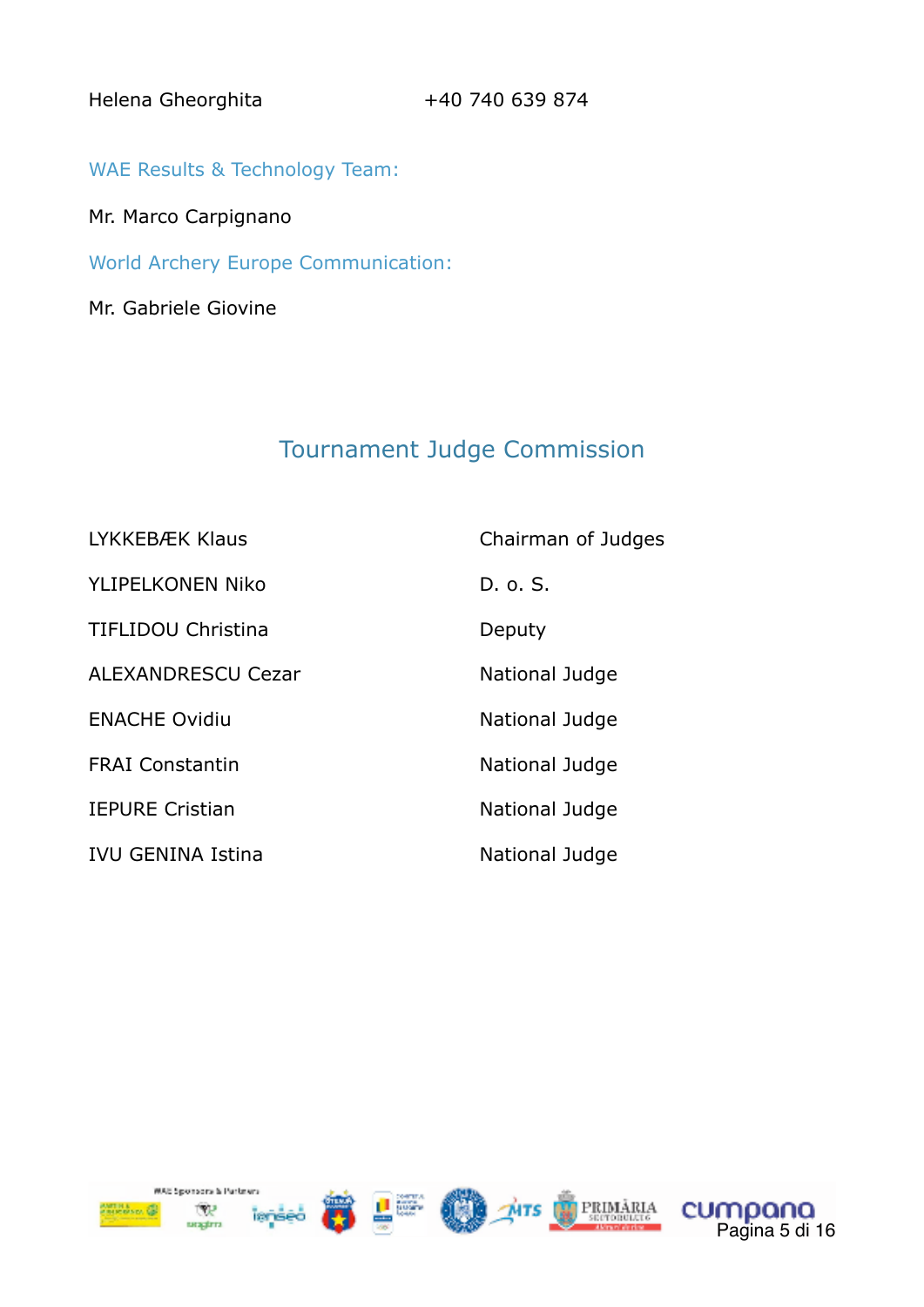## Points to clarify

#### 3) Technical Aspects of the competition

## (WAE TD + Chairman of Judges)

3.1. Number of Participants per category (Number of Member Associations:)

|                           | Individuals | <b>Teams</b> |
|---------------------------|-------------|--------------|
| Recurve Men               | 65          | 11           |
| Recurve Women             | 45          | 7            |
| Compound Men              | 40          | 5            |
| Compound Women            | 20          | 3            |
| <b>Recurve Mixed Team</b> | O           | 8            |
| Compound Mixed Team       | O           |              |

#### 3.2. Competition Programme

Attached file

#### 3.3 Practice

- Practice will be available at the Qualification/Elimination range
- All transport schedules for the practice range, will be posted in hotel lobby

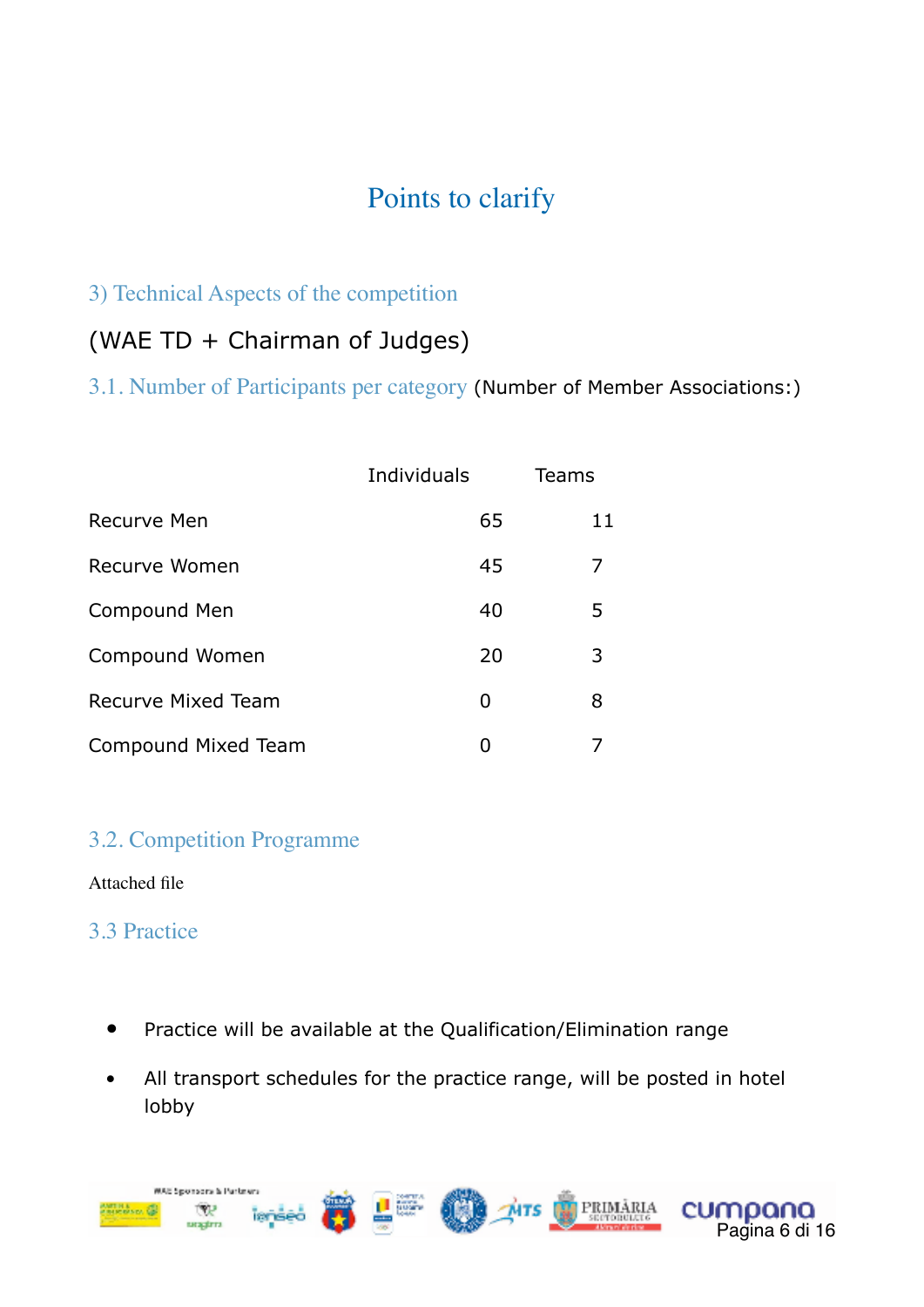### Qualification Round Practice

 • 3 ends of 4 minutes practice on the Field of Play followed by the qualification round once the field is reset.

## 3.4. Equipment Inspection:

- During official practice.
- Teams will be announced in (English) alphabetical order
- All teams are to wear their team uniform and have their accreditation.
- Spare equipment must also be brought for inspection.
- Team Managers are to check the details of their athletes such as, name, competing discipline and date of birth are correct.
- Inform the Judge if details are not correct and the Judge will inform WAE Results Team.

#### Athlete (back) Numbers:

- Athlete numbers will be issued on the day of the qualification round (with the score cards) during warm up.
- Athlete numbers must be worn on the quiver or thigh, facing the waiting line while shooting.

#### The Environment:

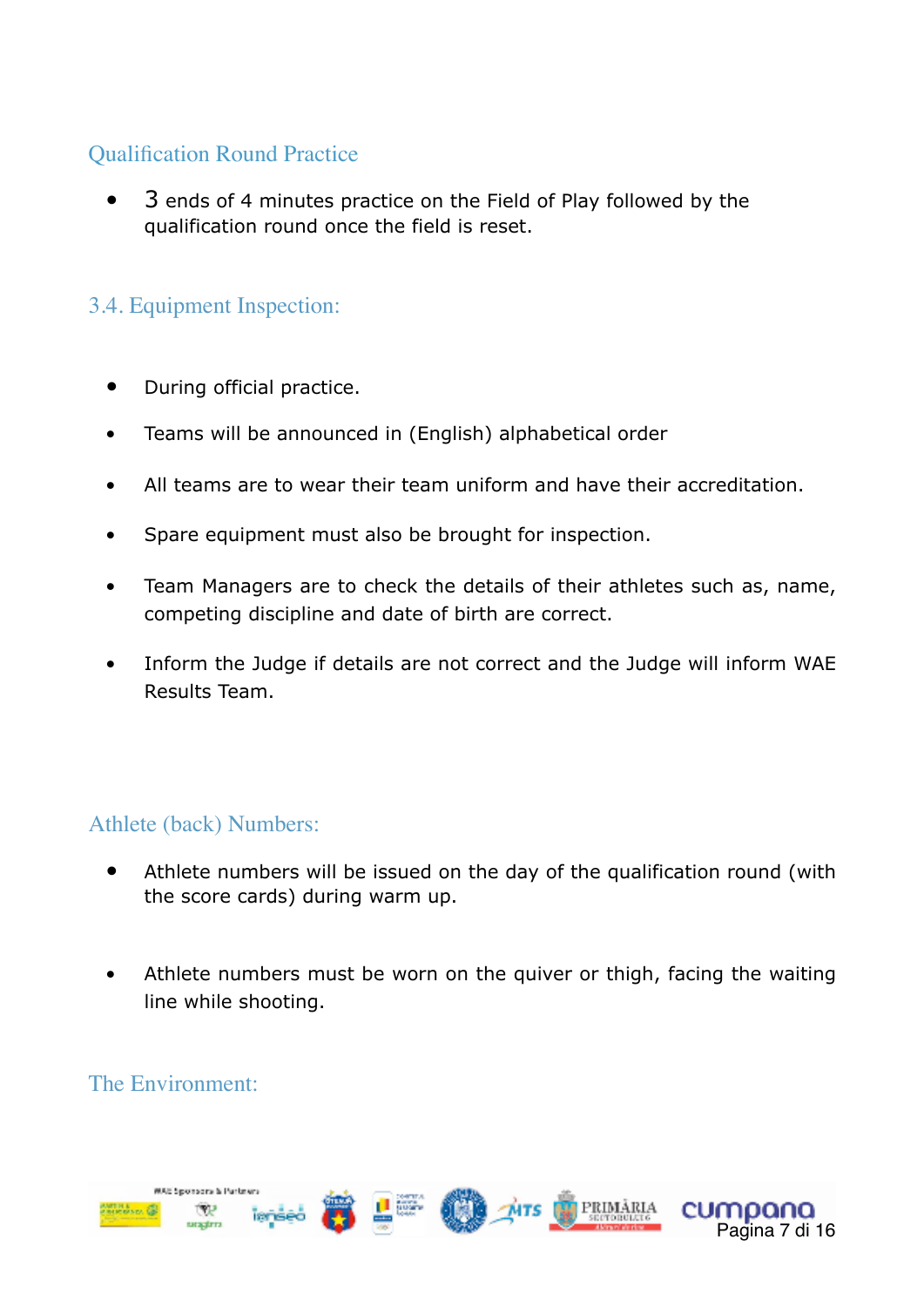• Team Managers, please instruct your team members to use the litter bins located on the competition, practice ranges and common areas.

Non Smoking

- This is a non-smoking event.
- Smoking is forbidden inside public buildings and all competition and training areas. This also includes electric cigarettes, refer to book 3, Art. 12.8.

#### 3.5. Qualification Round

4 athletes per target in AB-CD forma 70m Round (72 arrows) 4 athletes per target in AB-CD forma 50m Round (72 arrows)

#### 3.6. Individual Elimination Round

- Only shoot off for position 8th at the end of qualification round
- Target faces will NOT be changed after practice arrows. Please instruct your athletes to mark all arrow holes during practice.
- Matches will start as soon as the field is ready.
- Matches at the start of each session will begin on time. Proceeding matches will follow up on the immediate completion of the prior match. Athletes should be alert and prepared for their matches to start slightly earlier than scheduled.
- Byes are permitted. In case of a bye, athletes might be allowed to shoot on their own target, provided the competition schedule allows. If the competition schedule allows, no score will be recorded or displayed and athletes shooting their bye must respect the DOS timing and signals of the competition. Recurve athletes are permitted to shoot 3 sets of

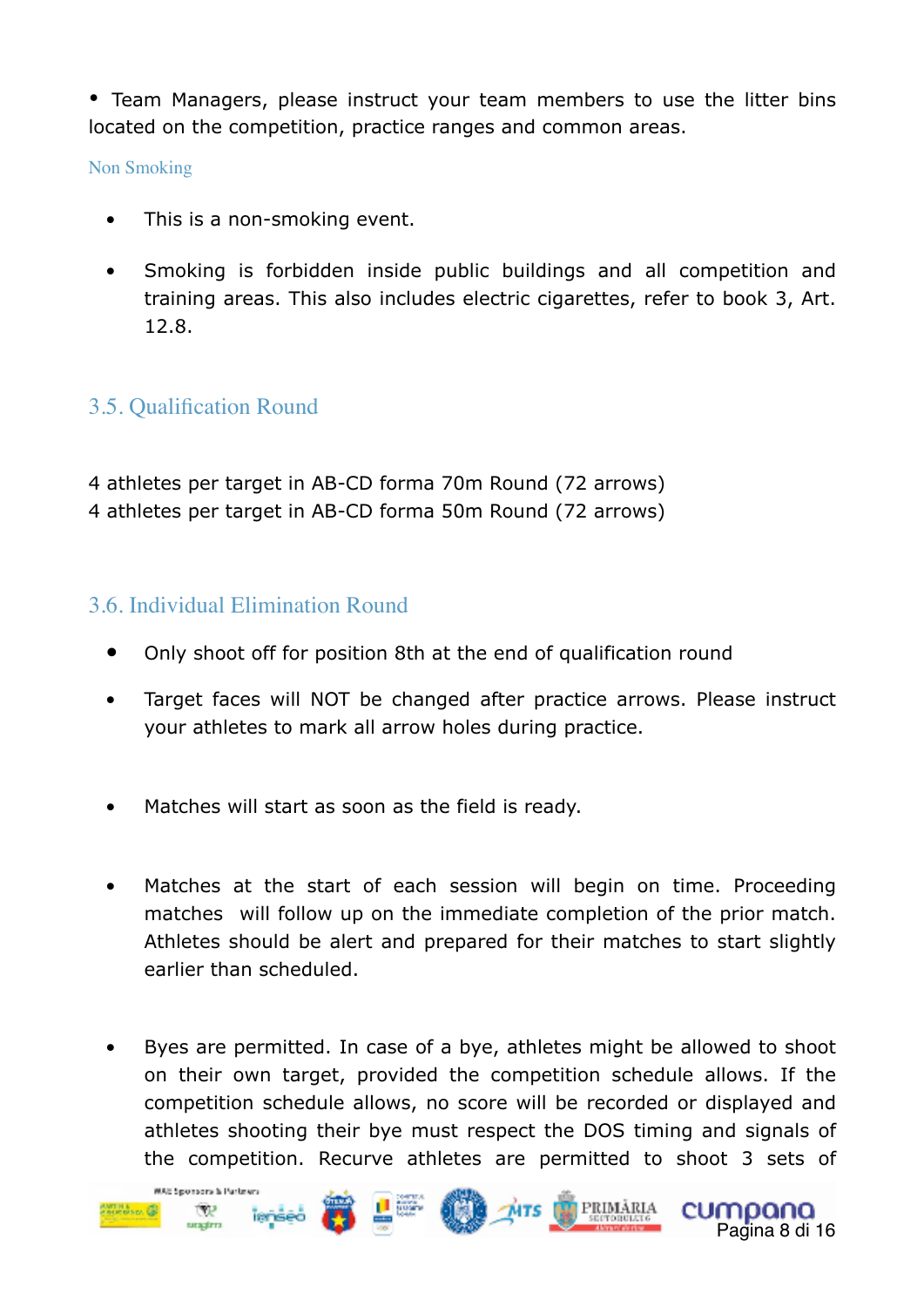practice and compound athletes are permitted to shoot 5 ends of practice for their bye.

- Individual elimination rounds will start at the 1/48 elimination stage in RM.
- The top 8 individual ranked athletes from the qualification round will progress directly to the 1/16 finals.
- Athletes ranked 9th to 104 position will shoot the 1/48 and 1/24 eliminations.
- There will be no alternate shooting during the elimination rounds.

3.7. Team and Mixed Teams Elimination Round

Start at the 1/8th phase

No alternating shooting

WAS Seven sorts to Parties

₩P

Byes permitted, teams will be allowed to shoot on their allocated target, but no score will be recorded or displayed.

#### 3.8. Individual Team Medal Matches

Practice Field will be open 1 hour before the start of competition.

Athletes are not permitted to use scopes on the finals FOP.

#### 3.9. Appeal Procedure (Form attached)

• If the Appeal is upheld by the Jury of Appeal, the fee will be returned. In the case of the Appeal being rejected, the fee will not be returned.

Pagina 9 di 16

cumpana

PRIMÂRIA

 $ATS$ 

4. Technical Matters (ED + Chairman of Judges)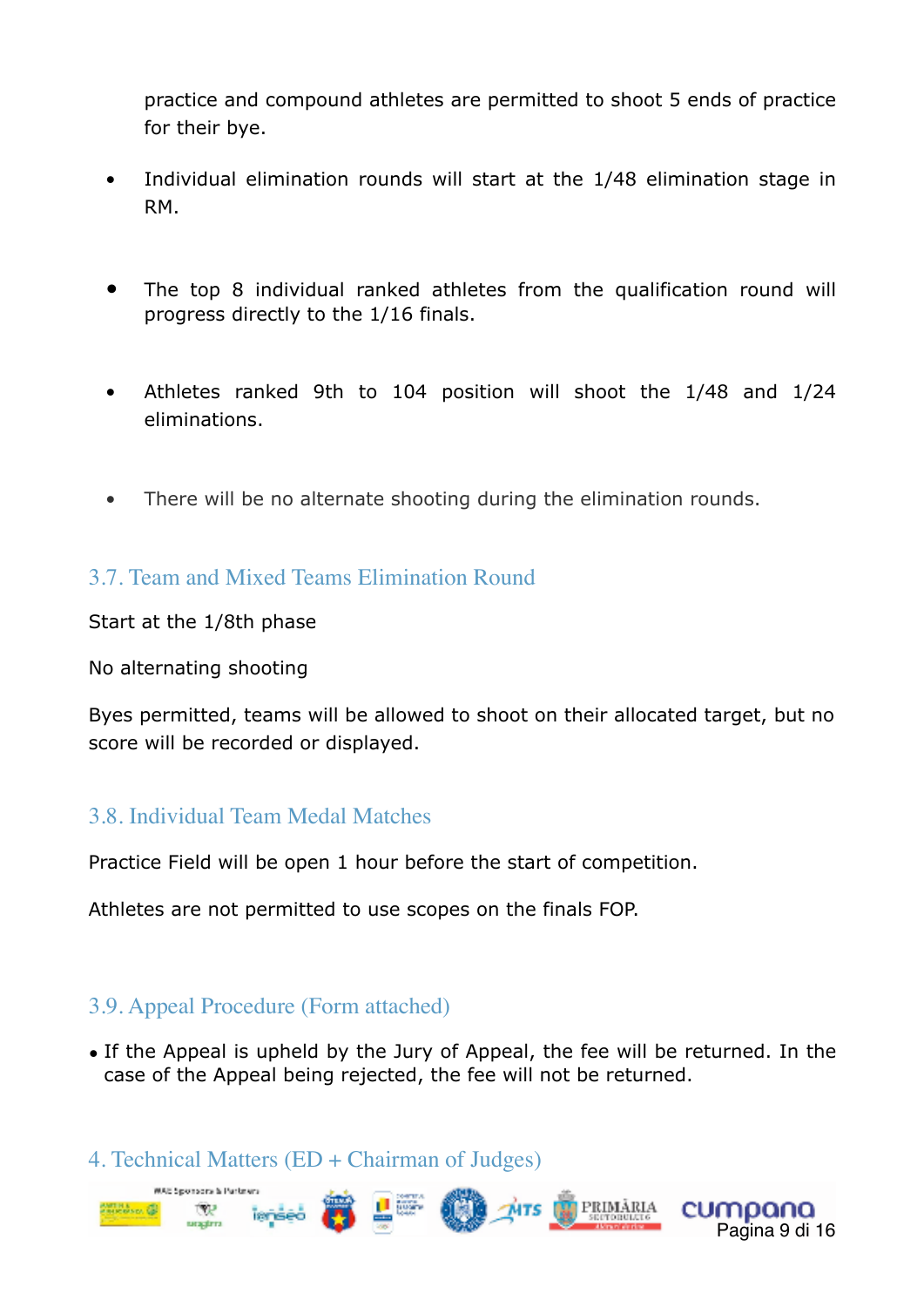## 4.1 Timing Control System

• CHRONOTIR Timing equipment will be used for timing and scoreboards.

#### 4.2. Results System

- Qualification Round scoring will be done by athletes. One athlete records, on the official paper based score sheet, the scores of all other athletes on that target. At the same time, another athlete, on that same target, will enter all the scores of the athletes on that target into the scoring device. The other athletes should verify that all scores are written and entered correctly.
- Scorecards MUST be signed by both the athlete and the scorer, have all the totals mathematically correct with the 10's+X's and X count fully completed. Any scorecards not completed correctly with this information will not be accepted.
- Elimination Round scoring will be done by athletes. One athlete/team records the arrow values of both athletes/teams on the papers score sheet. While at the same time, the other athlete/team inputs the arrow values in the scoring device. Both athletes/teams should verify that all scores are written and entered correctly before returning back to the shooting line.
- At the end of the match, the scorecard must be fully completed and signed by the athletes involved in the match.
- Scoring tablets will be used during the Qualification and Elimination Rounds, but not in the Finals.

#### 4.3 Rules that apply in this event

#### 4.3.1. Dress Regulations

• Athletes, officials and staff should wear the appropriate clothing having the correct appearance when on the field during competition. Camouflage clothing, accessories or archery equipment are not permitted. No open toed shoes are allowed on the field of play.

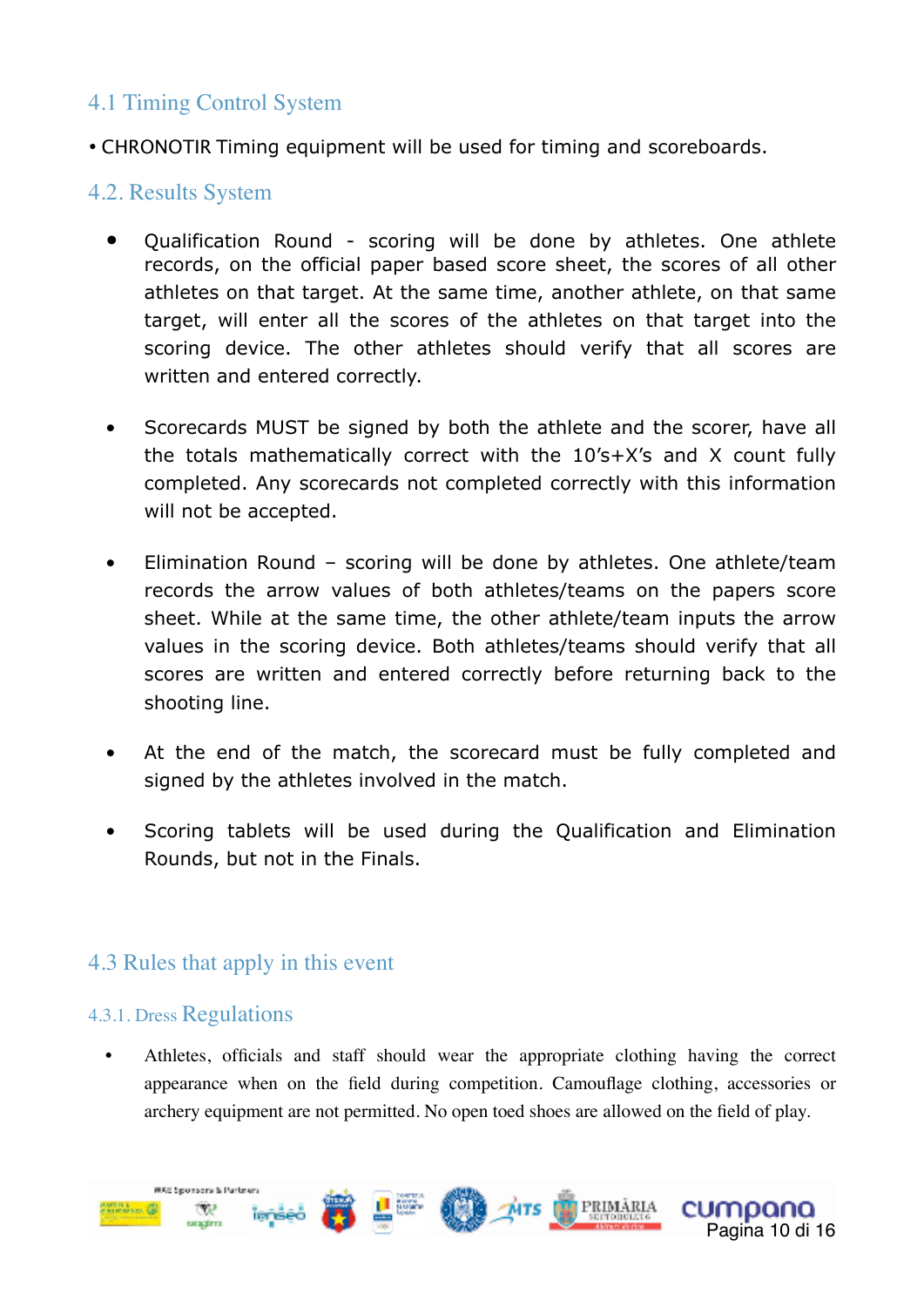- Athletes, team officials and technicians should wear sports shoes and their national team uniforms having the same appearance as per the division, following World Archery rules.
- We would like to remind all teams that athlete names and country names or codes are mandatory on the back of their national team uniform shirts for athletes participating in World Archery major events.

#### 5) Logistical Aspects (OC)

#### 5.1. Transportation

Daily transport information and schedules will be placed at the competition field and at the official event hotel.

#### 5.2. Meals during the event

- Lunch will be served at the venue : Thursday, Friday, Saturday and Sunday
- Lunch will be served at the hotel until Wednesday
- Dinner and Breakfast will be always served at the hotel

### 6. Protocol and ceremonies (OC)

#### 6.1. Medal Ceremonies

- To begin immediately after the end of the last match.
- All athletes involved in the ceremonies are requested to go to the gathering point. Location will be confirmed during the event.
- All medal winners are requested to be present at the finals venue gathering point of the Award Ceremony, 15 min before the ceremonies are due to start.

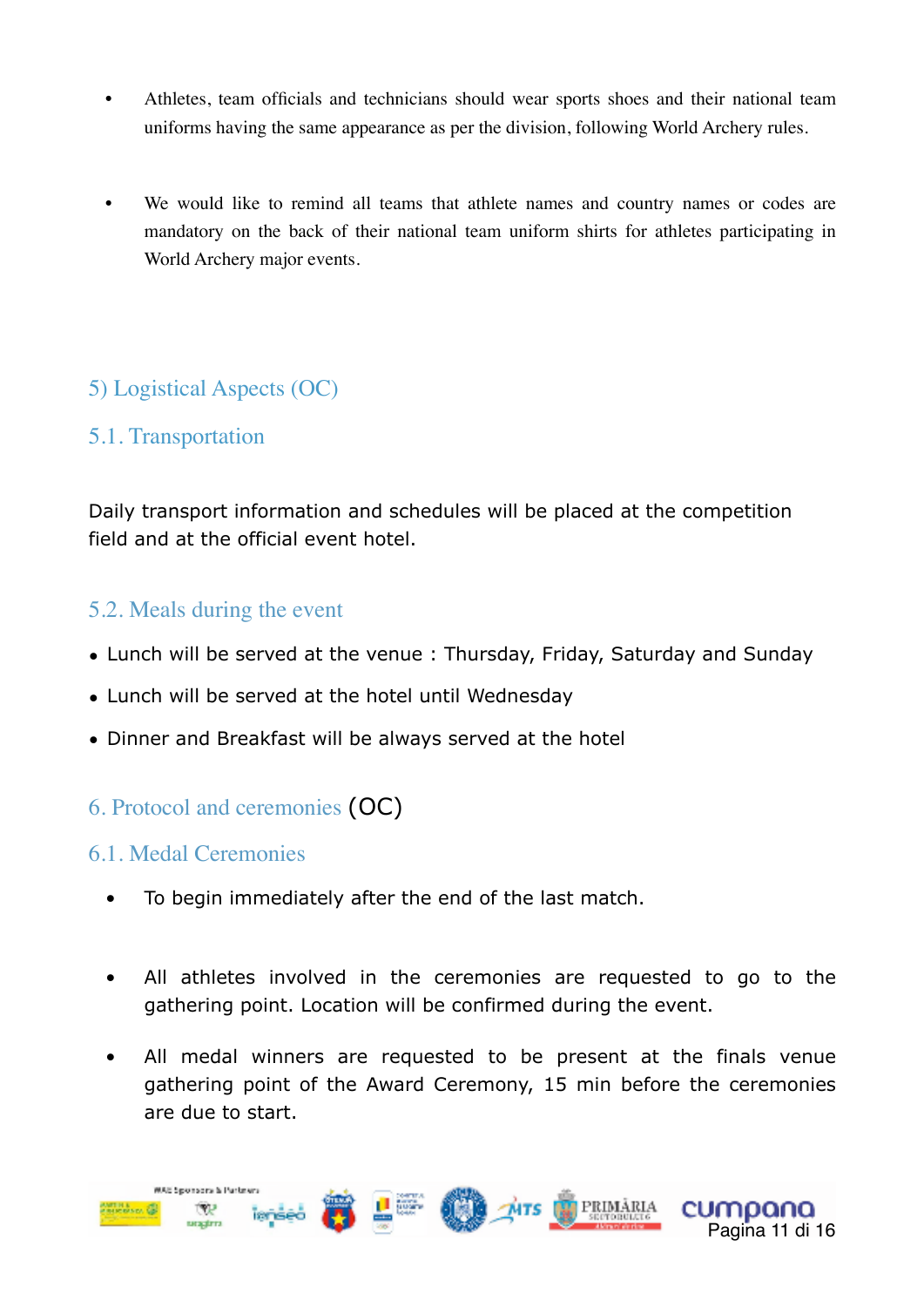• Medal ceremonies will be conducted immediately after the conclusion of each session during the days of the finals (please check the competition schedule).

#### Mixed Zone and Press Conferences:

• Interviews will take place at the Mixed Zone and athletes will be requested to pass through the mixed zone to speak with the media.

#### 7. Medical Related issues (Medical representative)

- F*irst Aid services are available during training days from 17-21* May at the qualification and elimination field.
- In cases of emergency in official hotels, please inform the contact person in the hotel.
- 8. Clean Sport

#### 8.1 Anti-Doping control

- Anti-Doping control will follow World Archery rules (World Cup and World Ranking events).
- Athletes should bring their passports and/or accreditation cards to the anti-doping control station if selected for a test.

#### 8.2. Alcohol test

#### 9. Other matters of importance (WA ED)

 • Accreditation cards must be worn at all times in the practice and competition areas.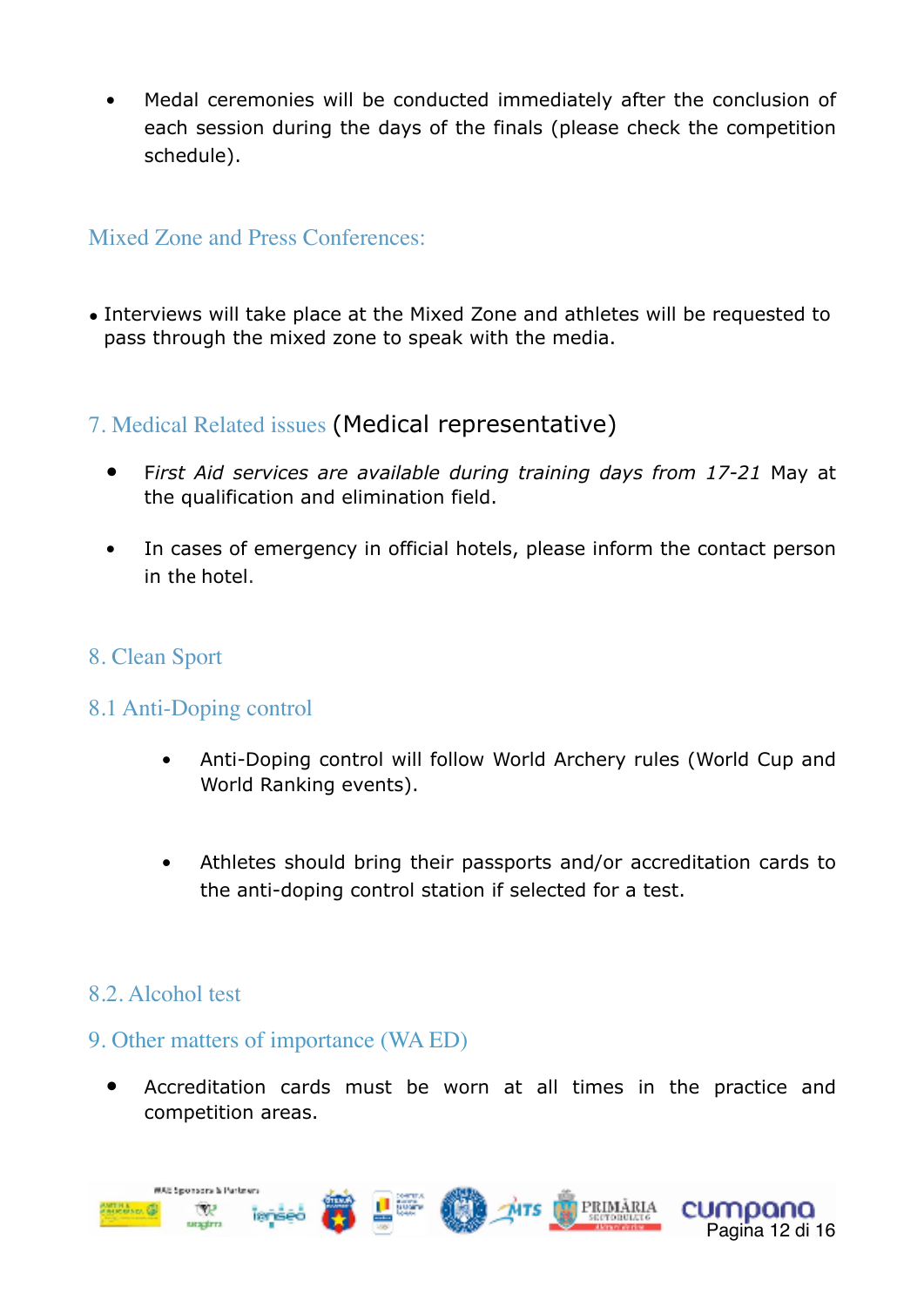- Only athletes scheduled to compete at certain stages of the event are permitted on the main Field of Play, together with one coach/official.
- Athletes will not be allowed to board LOC transportation with risers, arrows and compound bows. Please pack away archery equipment in the correct bow cases and put in the storage compartments of the busses.
- After the team elimination round a possible shoot off for the 8th ranked individuals might take place and following this a match play chart will be produced as soon as possible for the individual qualification tournament. At that time also the number of quota places still available will be officially announced.

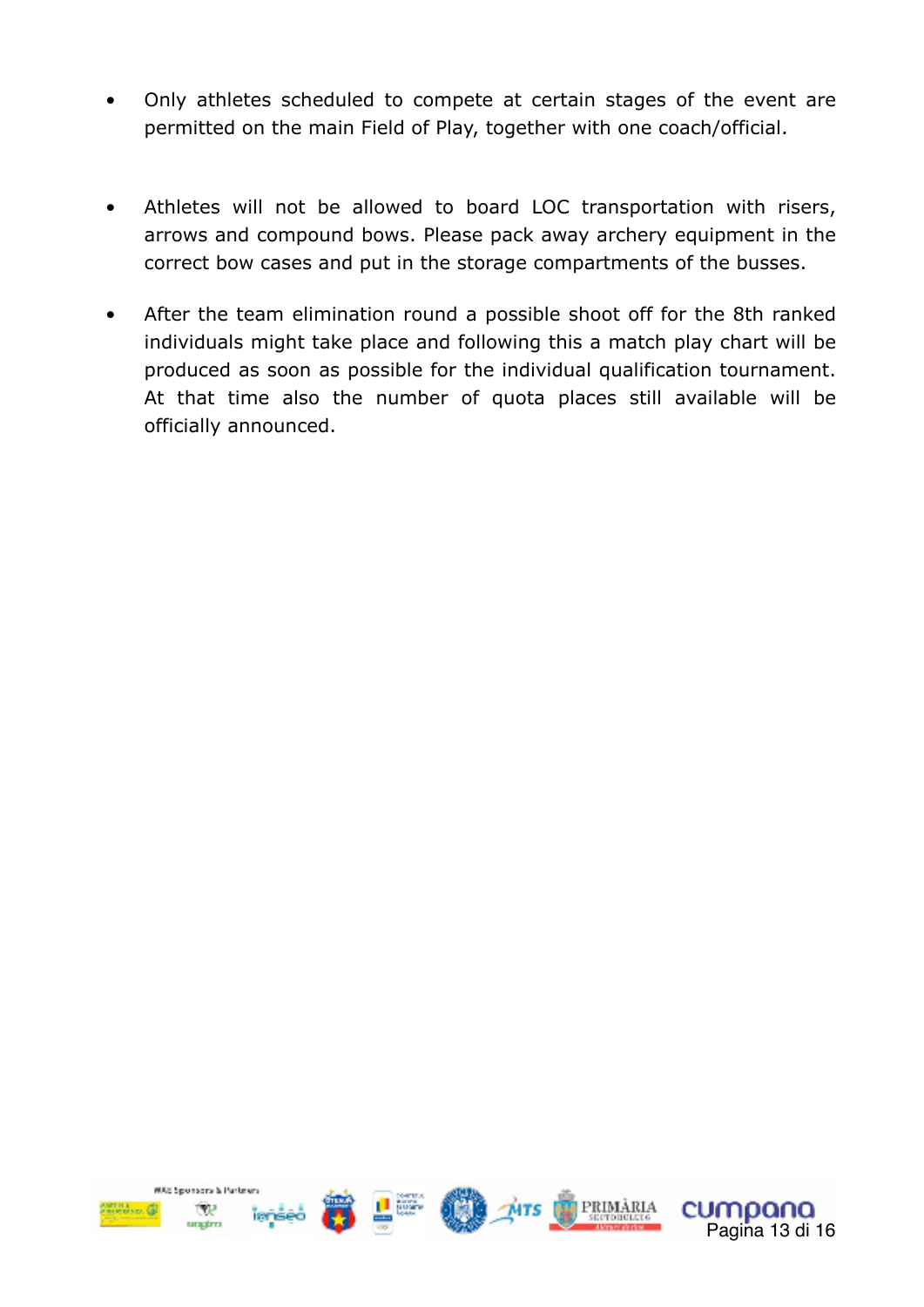

### **APPEAL FORM / FORMULAIRE D'APPEL**

|               |                                                                                                                                                                       | This is an intention of Appeal / Ceci est une intention de                                              |  |
|---------------|-----------------------------------------------------------------------------------------------------------------------------------------------------------------------|---------------------------------------------------------------------------------------------------------|--|
| world archery | faire appel                                                                                                                                                           |                                                                                                         |  |
|               |                                                                                                                                                                       | This is an appeal from / Ceci est un appel<br>(please tick appropriate box / cochez la case appropriée) |  |
|               | $\Box$ the Team Captain of the following country                                                                                                                      |                                                                                                         |  |
|               | / du capitaine d'équipe du pays suivant:                                                                                                                              |                                                                                                         |  |
|               | Name of the Team Captain / Nom du capitaine d'équipe:                                                                                                                 |                                                                                                         |  |
|               | $\Box$ a Team (please name country) / d'une équipe (précisez le pays): -------                                                                                        |                                                                                                         |  |
| ⊔             | an individual person (name) / d'une personne individuelle (nom):                                                                                                      |                                                                                                         |  |
|               | other (please specifiy) / autre (précisez):-                                                                                                                          |                                                                                                         |  |
|               |                                                                                                                                                                       |                                                                                                         |  |
|               | This appeal is against / cet appel est dirigé contre:                                                                                                                 |                                                                                                         |  |
|               | Description of Appeal or Protest / Description de l'appel ou de la plainte:                                                                                           |                                                                                                         |  |
|               |                                                                                                                                                                       |                                                                                                         |  |
|               |                                                                                                                                                                       |                                                                                                         |  |
|               |                                                                                                                                                                       |                                                                                                         |  |
|               |                                                                                                                                                                       |                                                                                                         |  |
|               |                                                                                                                                                                       |                                                                                                         |  |
|               | I believe this action is against the following rules (state article if known) :<br>/ je pense que cette action viole les règles suivantes (citez l'article si connu): |                                                                                                         |  |
|               |                                                                                                                                                                       |                                                                                                         |  |

Signature:

Name in printing / *nom en capitals*: -----------------------

Pagina 14 di 16

cumpana

PRIMÁRIA

#### Article 3.13.2.1:

An intention to appeal when it might affect the progression of an athlete from one stage of the competitoin to the next, must be expressed in writing and lodged with the Chairperson of the Tournament Judge Commission and/or the Jury within 5 minutes of the end of the relevant round or match, whichever comes first. The written appeal must be lodged with the Jury within 15 minutes of the end of the relevant round or match, whichever comes first, to allow the Jury to come to a decision before the beginning of the next round of the competition.

L'intention de faire appel dans le cas où cela pourrait affecter la progression d'un concurrent entre une phase de la compétition et la phase suivante doit etre exprimée par écrit au Président des Juges du Tournoi et/ou au Jury dans les 5 minutes suivant la fin de l'épreuve ou du match en question, peu importe celui qui arrive en premier. Cet appel écrit doit être présenté au Jury dans un délai de 15 minutes suivant la fin de l'épreuve ou du duel en question, peu importe celui qui arrive en premier, pour que le Jury prenne une décision avant le début de la phase suivante de la compétition.

#### Article 3.13.4:

Jury decisions shall be minuted and submitted to the appealer, the Chairperson of the Tournament Judge Commission and the Organizers before the beginning of the next stage of the competition or before the awarding of prizes.

Le procès-verbal des décisions du jury d'appel est soumis au requérant, au Président des Juges du Tournoi et aux organisateurs avant le début de la phase suivante de la compétition ou avant la remise des prix.

Received on / recu le: -------------------------- time / heure:------------------by Chairperson of the Tournament Judge Commission / par le Président des Juges du Tournoi:

Name in printing / *nom en capitals*: ----------------------Signature:

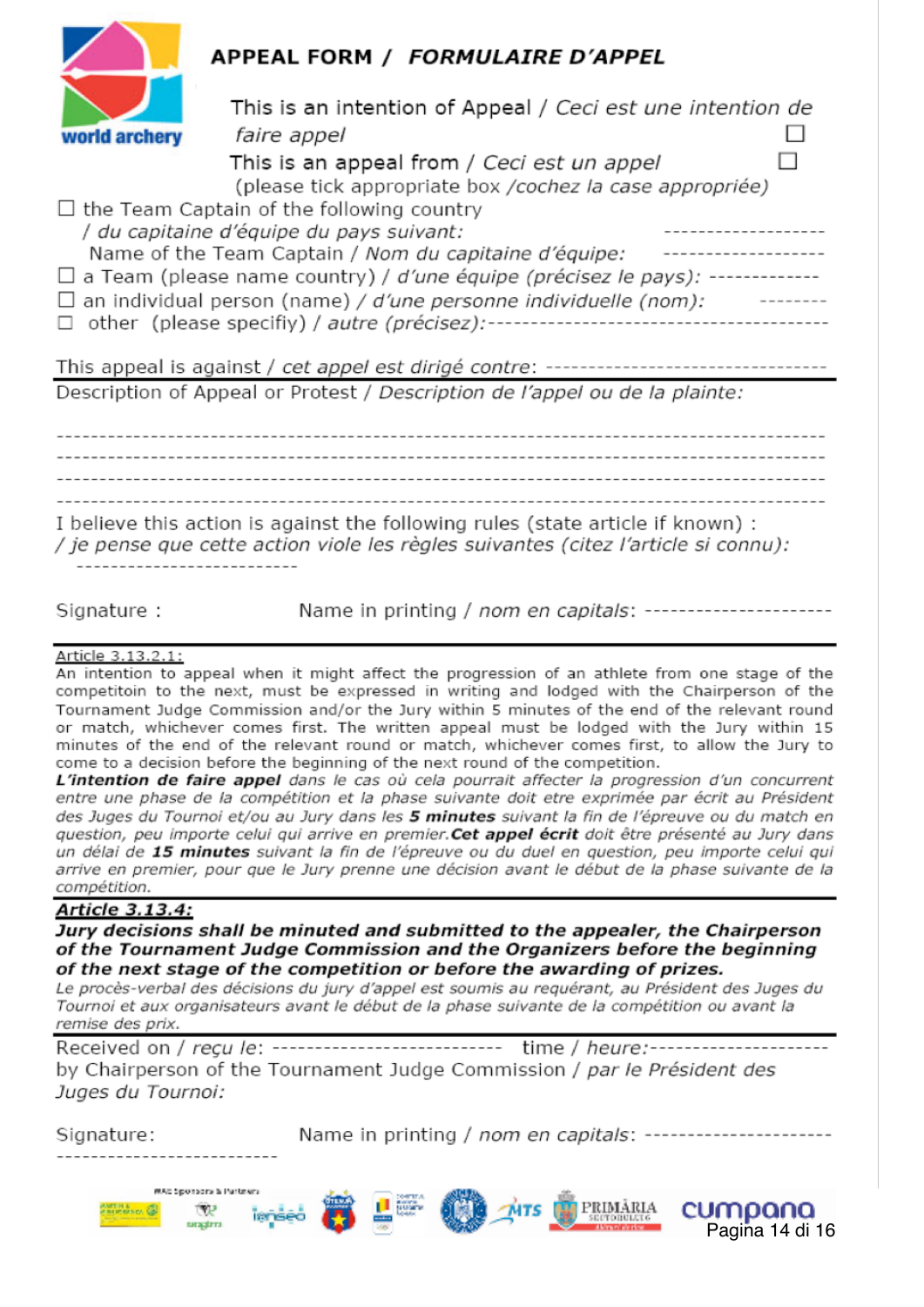# Team Member Nomination Form

| <b>Recurve Mixed Team:</b> |
|----------------------------|
|                            |
|                            |
|                            |

#### Compound Mixed Team:

## Name and Signature of Team Official:

........................................................................................ ...............

The results of the 2 highest scoring members of the team, will automatically be used for the mixed team events. If Team Managers wish to use other athletes of the team, pleased use this form to name the athletes that will be competing in the team event. Forms to be given to WAE TD or Result Officelater 1 hr before the beginning of the first match.